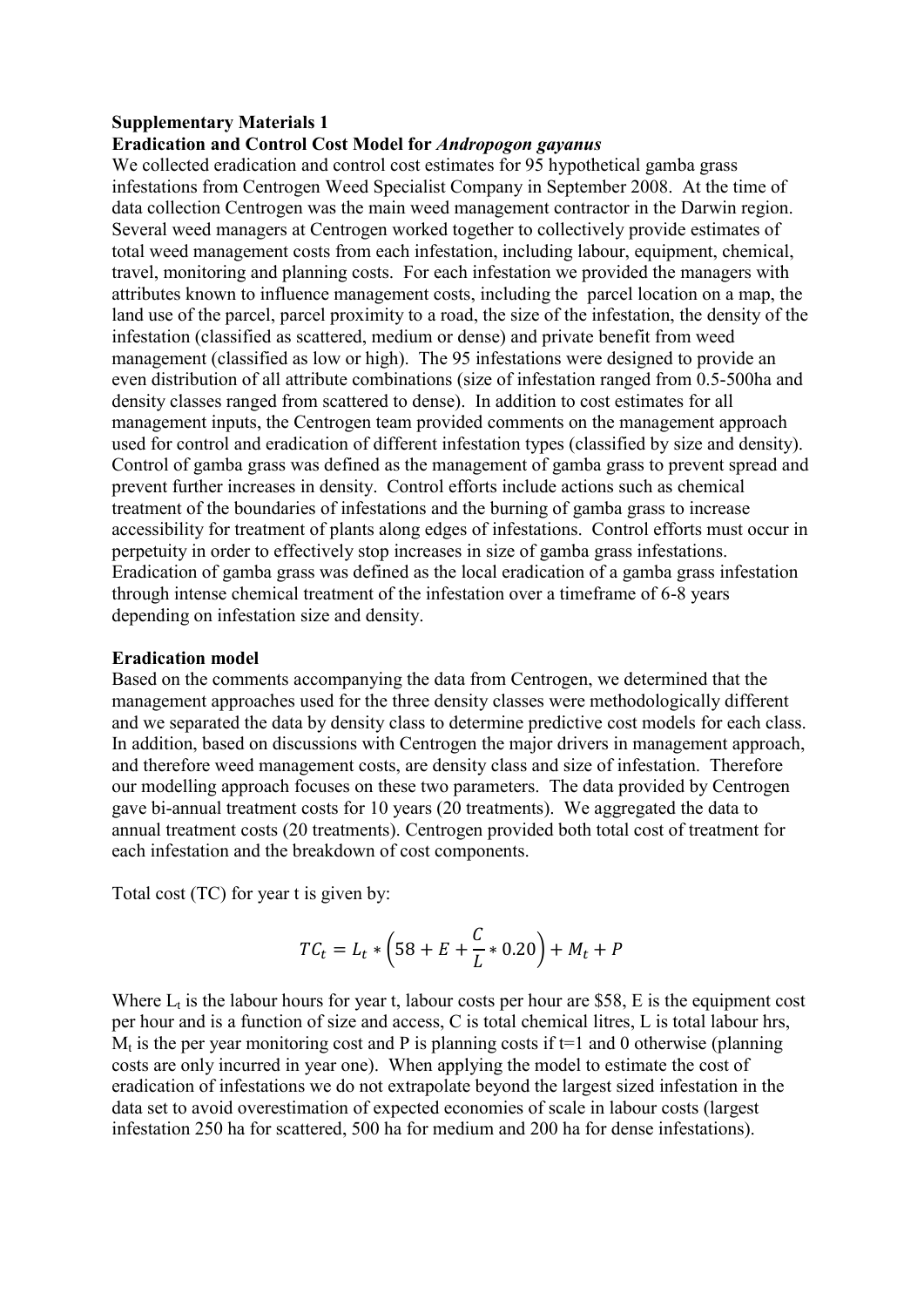### *Labour costs per year (L<sup>t</sup> \*58)*

The management approach for eradication did not differ based on land use type or private benefit from gamba eradication. Therefore, we only considered density, size and year of treatment when modelling labour hours per year. We stratified the data by density class and used total labour hours per year per ha of infestation as our dependent variable. We performed a time series regression of labour hours per ha  $(L<sub>ha</sub>)$  and tested 3 functional forms for the relationship between the dependent variable and t (years): linear, log-log, quadratic. The best fitting relationship was quadratic. Economies of scale are commonly found in per ha management costs [\(Adams et al. 2012;](#page-5-0) [Armsworth et al. 2011;](#page-5-1) [Ban et al. 2011;](#page-5-2) [Frazee et](#page-5-3)  [al. 2003\)](#page-5-3). We therefore included size of infestation as a predictor to capture likely economies of scale. However, the cost estimates provided by Centrogen demonstrate diminishing economies of scale through time (Figure 1).





This may be attributed to the fact that larger infestations diminish in size as treatment proceeds. To capture this we included size of infestation (given by area in ha) as a time specific variable; for example areaXt<sub>1</sub> would be equal to area of infestation for t=1 and 0 for all other values of t and similarly areaXt<sub>2</sub> would be equal to area of infestation for t=2 and 0 for all other values of t. We included only significant area variables. The final models for labour hours per ha as a function of time (in years) for each density class are given in Table 1. The per hour labour cost given by Centrogen was \$58 per hour. Therefore, total labour hours is given by  $L_t = L_{ha}^*$  area and total costs for a given year would be equal to 58<sup>\*</sup> L<sub>t</sub>.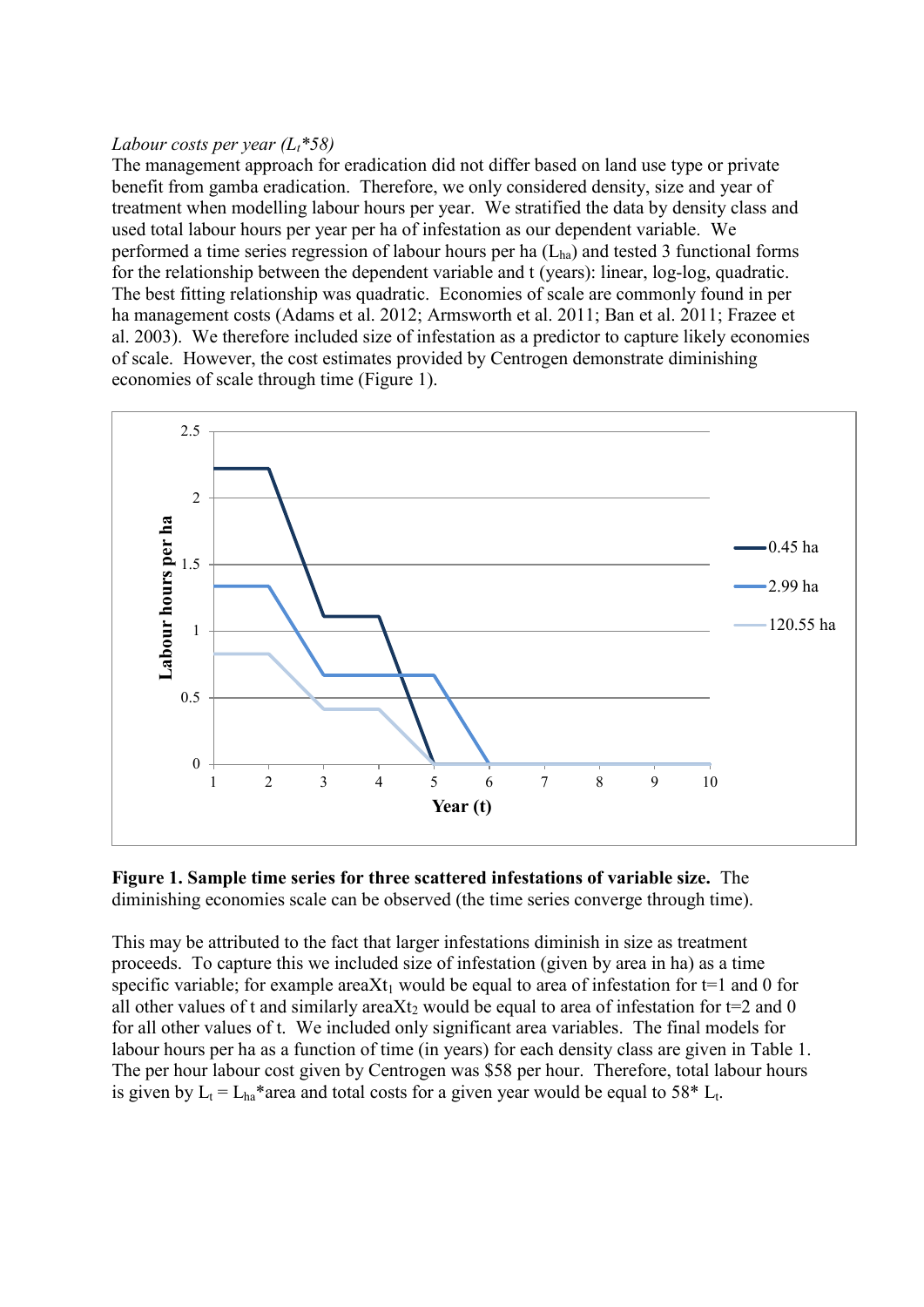|                     | $L_{ha}$ - Scattered |           | $L_{ha}$ -Medium |           | $L_{ha}$ -Dense |           |
|---------------------|----------------------|-----------|------------------|-----------|-----------------|-----------|
|                     | Coefficient          | <b>SE</b> | Coefficient      | <b>SE</b> | Coefficient     | <b>SE</b> |
| constant            | 2.17497              | 0.08354   | 3.61743          | 0.1388    | 5.80778         | 0.24197   |
| t                   | $-0.5580$            | 0.03341   | $-0.9275$        | 0.05664   | $-1.3383$       | 0.10106   |
| $t^2$               | 0.0346               | 0.00290   | 0.0577           | 0.00496   | 0.07702         | 0.00895   |
| $areaXt_1$          | $-0.0042$            | 0.00065   | $-0.0028$        | 0.00078   |                 |           |
| areaXt <sub>2</sub> | $-0.0022$            | 0.00062   | ∗<br>$-0.0016$   | 0.00076   |                 |           |
| areaXt <sub>3</sub> | *<br>$-0.0011$       | 0.00061   |                  |           |                 |           |
|                     | 17                   |           |                  |           |                 |           |
| n                   |                      |           | 15               |           | 13              |           |
| $R^2$<br>(adjusted) | 0.7972               |           | 0.8150           |           | 0.8078          |           |

Table 1. Time series models for labour hours per ha  $(L<sub>ha</sub>)$  by density class. \*p<0.05, all others p<0.0001

#### *Equipment costs per year (Lt\*E)*

The type of equipment used in the weed management treatment is dependent on size, density and whether there are access issues to the infestation. Access issues relate to whether an infestation is remotely located on a property or whether geographic features such as hillsides or rocky escarpments are present. When there are access issues, quad bikes are required to access the infestation as opposed to the use of 4x4 vehicles. The rules used by Centrogen to assign equipment types and the associated costs per hr (E) are provided in Table 2. Total equipment costs per year are calculated as  $L_t$ <sup>\*</sup>E.

Table 2. Equipment type and associated per hr costs (E) assigned to treatment of infestation based on size, density class and presence of access issues.

| Size and density class     | <b>Access</b>    | Equipment        | Cost per $hr(E)$ |
|----------------------------|------------------|------------------|------------------|
| $\leq$ 100 ha (all density | No access issues | 14x4             | \$71.50 per hr   |
| classes)                   |                  |                  |                  |
| $<$ 100 ha                 | Access issues    | 2 quad bikes     | $$44.00$ per hr  |
| (scattered/medium)         |                  |                  |                  |
| $\leq 100$ ha (dense)      | Access issues    | 1 4x4 and 2 quad | \$115.50 per hr  |
|                            |                  | bikes            |                  |
| 100-500 ha (all density    | Regardless of    | 1 4x4 and 2 quad | \$115.50 per hr  |
| classes)                   | access           | bikes            |                  |
| $>500$ ha (all density     | Regardless of    | 2.4x4            | $$143.00$ per hr |
| classes)                   | access           |                  |                  |

# *Chemical costs per year*  $(L_t * C/L * 0.20)$

Centrogen applies variable rates of chemical (in litre per hour application) depending on time of year and size of infestation. However over the course of a full eradication treatment the total chemical applied to an infestation is less variable. Therefore, we summed total chemical litres across all years of treatment provided by Centrogen and used total chemical litres as the dependent variable (C). Per our methods for estimating labour hours, we stratified the data by density class and used total chemical litres summed across all years as our dependent variable and tested functional forms of C and area of infestation (area) including: linear, log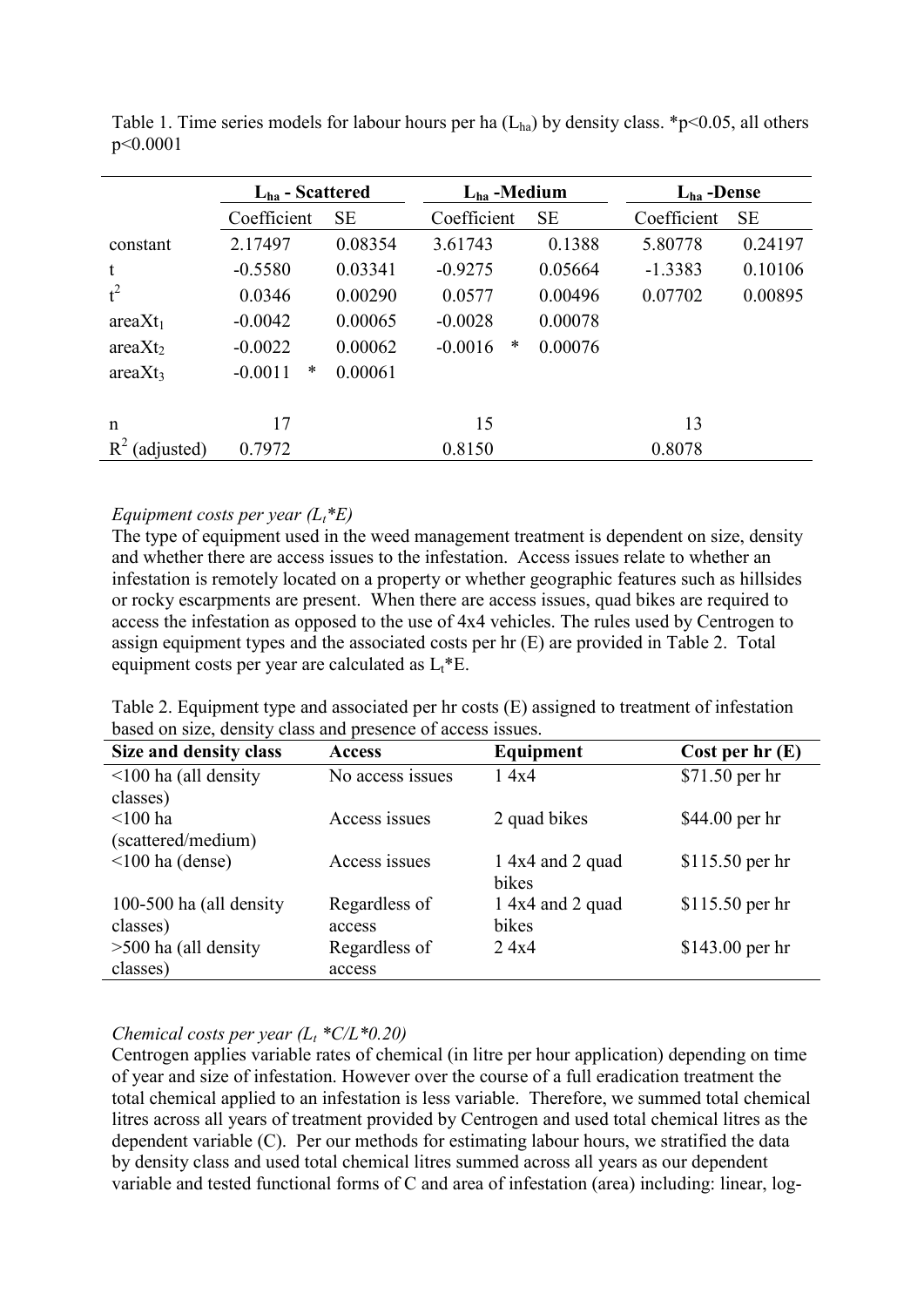log and quadratic. The log-log relationship was the best fit for all density classes. The final models for each density class are given in Table 3.

| Table 3. Linear regression model for total chemical litres (C) as a function of area. The log-  |  |
|-------------------------------------------------------------------------------------------------|--|
| log relationship was used for all models (dependent variable $log(C)$ . All values $p<0.0001$ . |  |

|                     | Scattered      |         | Medium      |         | Dense       |         |
|---------------------|----------------|---------|-------------|---------|-------------|---------|
|                     | Coefficient SE |         | Coefficient | - SE    | Coefficient | - SE    |
| constant            | 2.61058        | 0.05075 | 3.05643     | 0.02923 | 3.46786     | 0.03815 |
| $log(\text{area})$  | 0.87856        | 0.04135 | 0.85471     | 0.02659 | 0.90382     | 0.04124 |
|                     |                |         |             |         |             |         |
| $\mathsf{n}$        | 17             |         | 15          |         | 13          |         |
| $R^2$<br>(adjusted) | 0.9657         |         | 0.9866      |         | 0.9736      |         |

We assume average chemical litres per year and therefore chemical costs per year are given by:

# $C_t = L_t * C / L * 0.20$

Where C is estimated total chemical litres, L is total labour hours calculated as  $\sum_{1}^{10} L_t$  and 0.20 is the cost of a litre per hour of glyphosate.

#### *Monitoring costs (Mt)*

Centrogen monitors groups of infestations (approximately 20 infestations per monitoring set in neighbouring properties) at an average per infestation cost of \$280 per year per infestation or for rural properties \$637 per infestation per year.

#### *Planning Costs (P)*

Centrogen undertakes an initial planning session for each infestation in the first year of treatment. The expected number of hours needed for planning is based on size of infestation and the hourly cost of planning is \$70.40. The total planning cost (P), accrued in year 1, is given in Table 4.

Table 4. The number of expected hours and total planning cost (P) for an infestation based on size.

| Size (area in ha) | <b>Hours</b> | Total planning cost $(P)$ |
|-------------------|--------------|---------------------------|
| $<$ 20 ha         | 15           | 105.6                     |
| $20 - 99$ ha      |              | 2112                      |
| $>100$ ha         |              | 281.6                     |

# **Control model**

Based on the comments accompanying the data from Centrogen, we determined that Centrogen has a standard control approach which is based on the size (categorized by broad size classes) and density of the infestation. The control approach generally included chemical treatment of the perimeter of the infestation including a buffer zone depending on the size and density of the infestation. Chemical application was therefore applied at a standard application rate (litres per hour) depending on infestation size and density. We have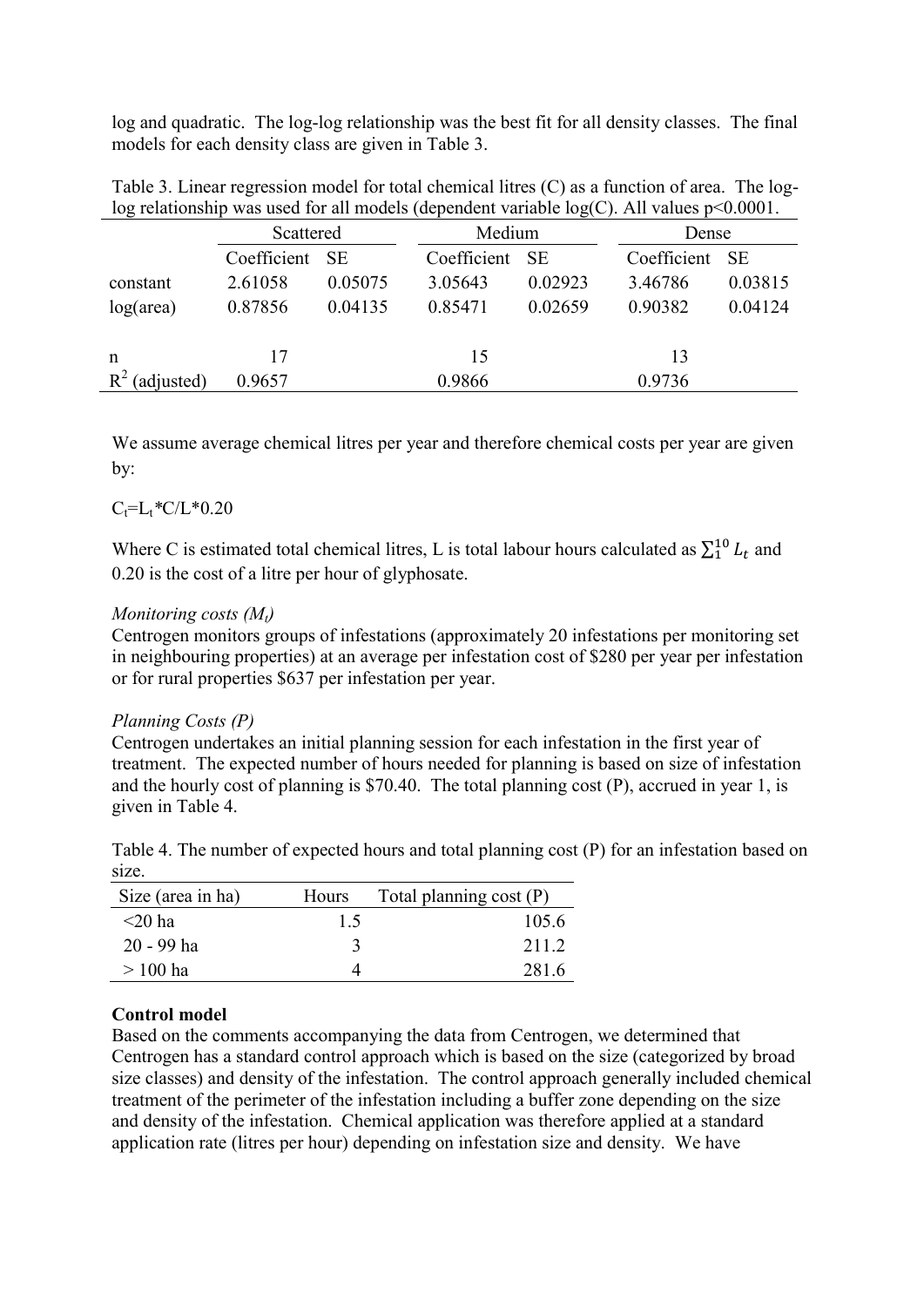summarized the control approach, given by bi-annual treatments aggregated to annual costs, by size and density class.

Total cost (TC) for year t is given by:

### $TC_t = L_t * (58 + E + C_t * 0.20) + M_t + P$

Where  $L_t$  is the labour hours for year t, E is the equipment cost per hour and is a function of size and access,  $C_t$  is chemical litres per hr,  $M_t$  is the per year monitoring cost and P is planning costs if  $t=1$  and 0 otherwise (planning costs are only incurred in year one).  $M_t$  and P are calculated in the same manner as for eradication costs, for details see *Monitoring Costs* and *Planning Costs* sections above.

### *Labour costs per year (Lt\*58)*

The control approach requires larger labour effort for an initial period, until the infestation is reduced, followed by basic recurrent effort annually in perpetuity. The initial treatments require a larger effort until the infestation is reduced, at which point an annual recurrent effort of 4 hours per year is sufficient to control the infestation. Scattered infestations, regardless of size, require 2 years of more intense treatment followed by recurrent control treatments. Medium infestations, regardless of size, require 3 years of increased treatment followed by recurrent control treatments. Dense infestations, regardless of size, require 5 years of increased treatment followed by recurrent control treatments. The initial labour time per year required by Centrogen is dependent on the size (categorized by broad size classes) and density of the infestation and is given in Table 1.

Table 1. Initial labour effort per year by density class and size. This labour effort applies for a variable length dependent on density class (2,3 or 5 years for scattered, medium and dense respectively) then reducing to a recurrent 4 hours per year in perpetuity.

| Size (ha)  | <b>Scattered Medium</b> |    | - Dense |
|------------|-------------------------|----|---------|
| $<$ 5 ha   |                         |    |         |
| $5-19$ ha  | h                       | n  | O       |
| $20-40$ ha | h                       | x  |         |
| $>40$ ha   | х                       | 10 | l ()    |

9 8 Labour hours per year **Labour hours per year** 7 6 5 Scattered 4 Medium 3 Dense2 1 0 1 2 3 4 5 6 7 8 9 10 **Year**

A sample labour time series for infestations of 30 ha over 10 years is given in Figure 2.

Figure 2. Sample labour time series for control of a 30ha infestation for all three density classes.